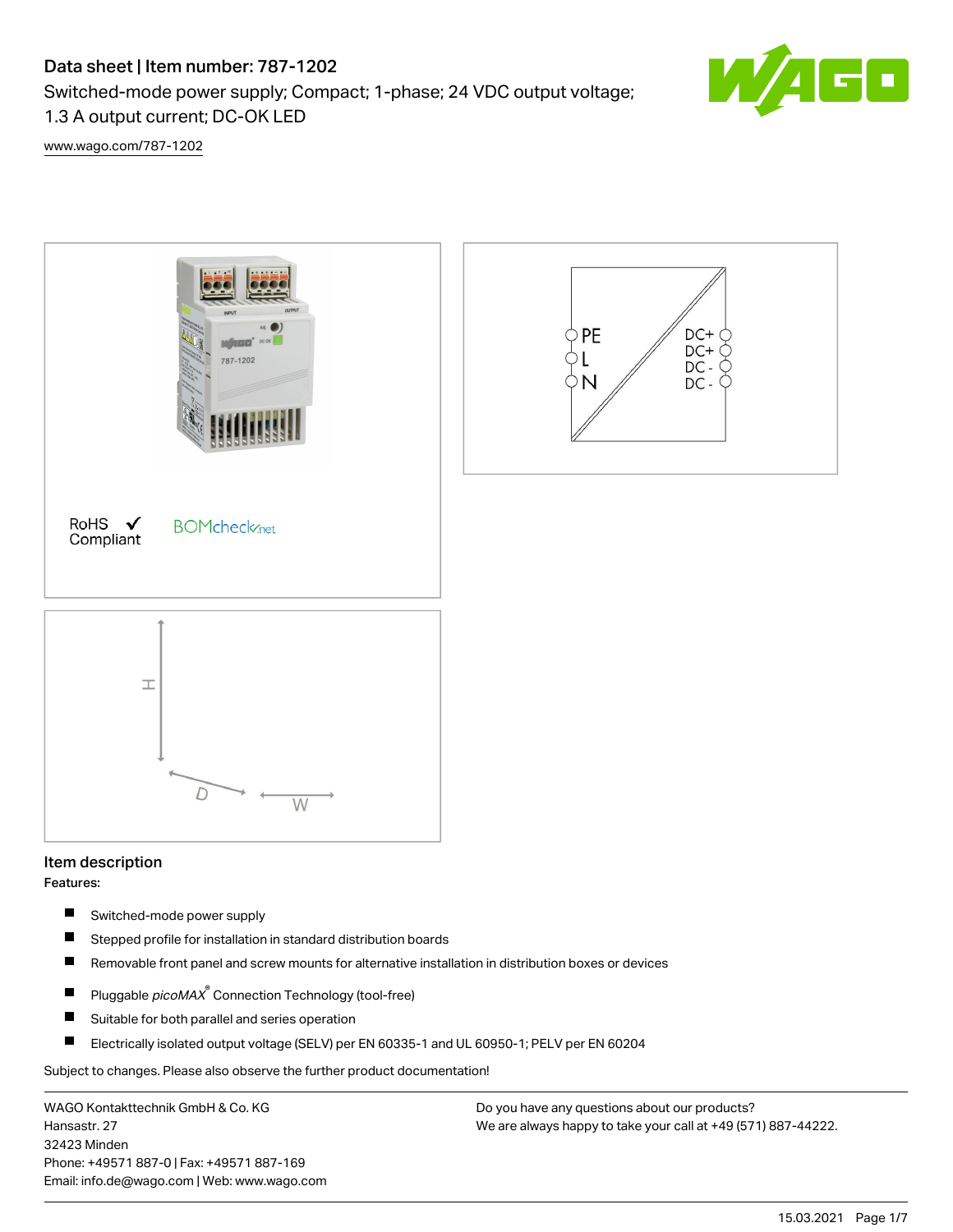

# Data Technical data

#### Input

| <b>Phases</b>                           | 1                                             |
|-----------------------------------------|-----------------------------------------------|
| Nominal input voltage U <sub>inom</sub> | 1 x AC 100  240 V                             |
| Input voltage range                     | AC 85  264 V; DC 125  375 V                   |
| Input voltage derating                  | $-2$ %/V (< 100 VAC); $-1.33$ %/V (< 140 VDC) |
| Nominal mains frequency range           | 47  63 Hz; 0 Hz                               |
| Input current I.                        | $\leq$ 0.6 A                                  |
| Discharge current                       | $\leq$ 0.25 mA                                |
| Inrush current                          | $\leq 20$ A                                   |
| Power factor                            | $\geq 0.5$                                    |
| Power factor correction (PFC)           | Passive                                       |
| Mains failure hold-up time              | $\geq 70$ ms                                  |

## **Output**

| Nominal output voltage U <sub>o nom</sub> | DC 24 V (SELV)                                                                 |
|-------------------------------------------|--------------------------------------------------------------------------------|
| Output voltage range                      | DC 22  26 V (adjustable)                                                       |
| Default setting                           | <b>DC 24 V</b>                                                                 |
| Nominal output current I <sub>o nom</sub> | 1.3A                                                                           |
| Nominal output power                      | 31.2W                                                                          |
| Control deviation                         | $\leq 1\%$                                                                     |
| Deviation, dynamic load change 10  90 %   | $\leq 1\%$                                                                     |
| Residual ripple                           | $\leq$ 100 mV (peak-to-peak)                                                   |
| Overload behavior                         | Constant power (in overload range: 1.05  1.35 x $I_{\text{onom}}$ ); Shutdown  |
|                                           | and automatic restart in the event of a short circuit or permanent<br>overload |

## Signaling and communication

| Signaling                  | 1 x LED DC OK (green) |
|----------------------------|-----------------------|
| Operation status indicator | Green LED $(U_0)$     |

Subject to changes. Please also observe the further product documentation!

WAGO Kontakttechnik GmbH & Co. KG Hansastr. 27 32423 Minden Phone: +49571 887-0 | Fax: +49571 887-169 Email: info.de@wago.com | Web: www.wago.com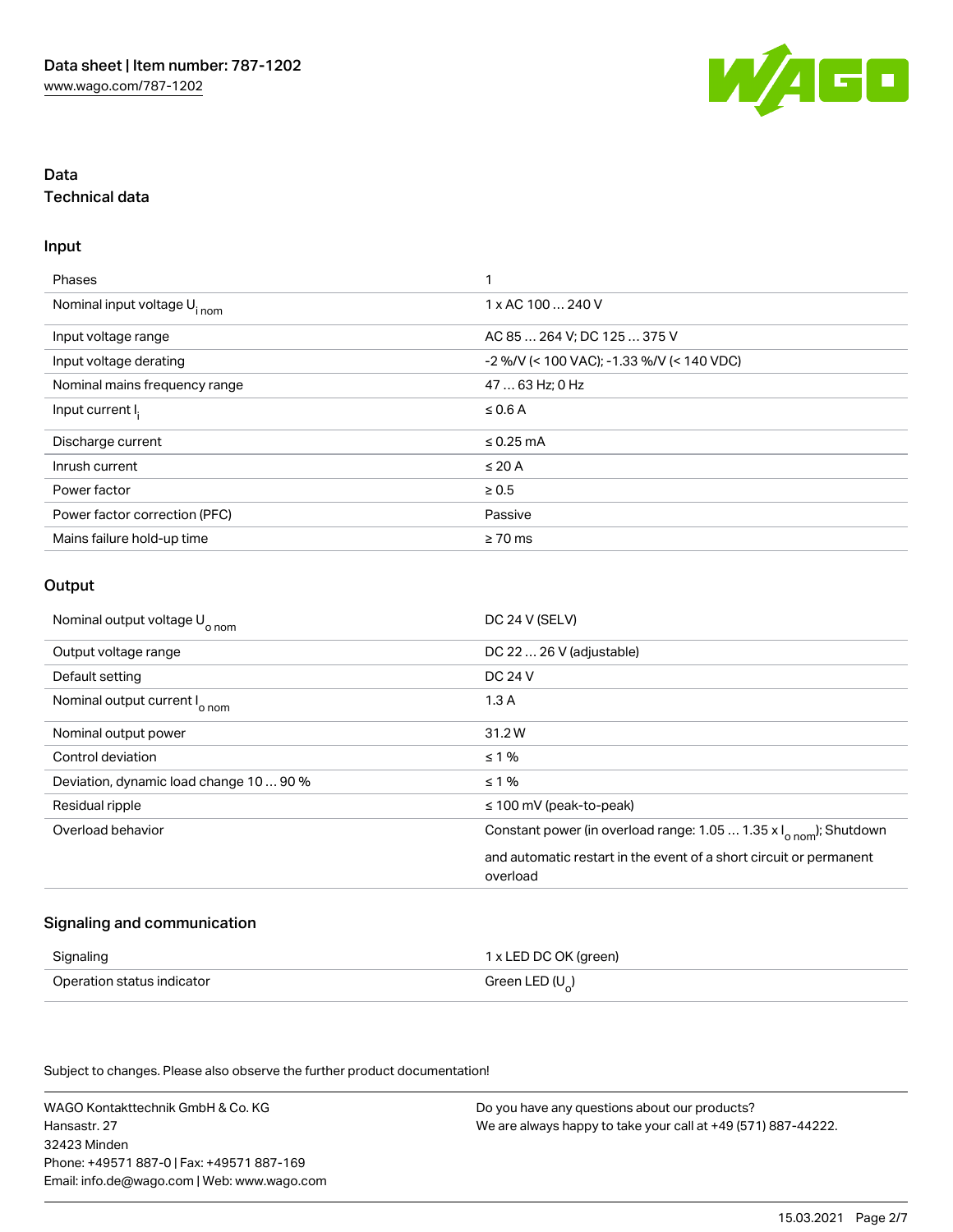

#### Efficiency/power losses

| Power loss P <sub>1</sub>           | $\leq$ 0.43 W (230 VAC; No load) |
|-------------------------------------|----------------------------------|
| Power loss (max.) $P_{\mid (max.)}$ | 5.5 W (100 VAC / 24 VDC: 1.3 A)  |
| Efficiency (typ.)                   | 87 % (230 VAC); 82 % (110 VAC)   |

#### Circuit protection

| Internal fuse             | T 1 A / 250 VAC                                                               |
|---------------------------|-------------------------------------------------------------------------------|
| Required backup fusing    | An external DC fuse is required for the DC input voltage.                     |
| Recommended backup fusing | Circuit breaker: 6 A (C characteristic), 10 A (B characteristic) or<br>higher |

## Safety and protection

| Isolation voltage (Pri.-Sec.)     | DC 4.242 kV                             |
|-----------------------------------|-----------------------------------------|
| Protection class                  |                                         |
| Protection type                   | IP20 (per EN 60529)                     |
| Resistance to reverse feed        | $\le$ DC 35 V                           |
| Pollution degree                  | 2                                       |
| Transient suppression (primary)   | Varistor                                |
|                                   |                                         |
| Overvoltage protection; secondary | $\leq$ 31 VDC (in the event of a fault) |
| Short-circuit-protected           | Yes                                     |
| Open-circuit-proof                | Yes                                     |
| Parallel operation                | Yes                                     |
| Series operation                  | Yes                                     |

#### Connection data

| Connection type (1)     | Input/Output                               |
|-------------------------|--------------------------------------------|
| Connection technology   | Push-in CAGE CLAMP®                        |
| WAGO Connector          | picoMAX <sup>®</sup> 5.0, WAGO 2092 Series |
| Solid conductor         | $0.22.5$ mm <sup>2</sup> / 24  12 AWG      |
| Fine-stranded conductor | $0.22.5$ mm <sup>2</sup> / 24  12 AWG      |
| Strip length            | $910$ mm $/0.350.39$ inch                  |

Subject to changes. Please also observe the further product documentation!

WAGO Kontakttechnik GmbH & Co. KG Hansastr. 27 32423 Minden Phone: +49571 887-0 | Fax: +49571 887-169 Email: info.de@wago.com | Web: www.wago.com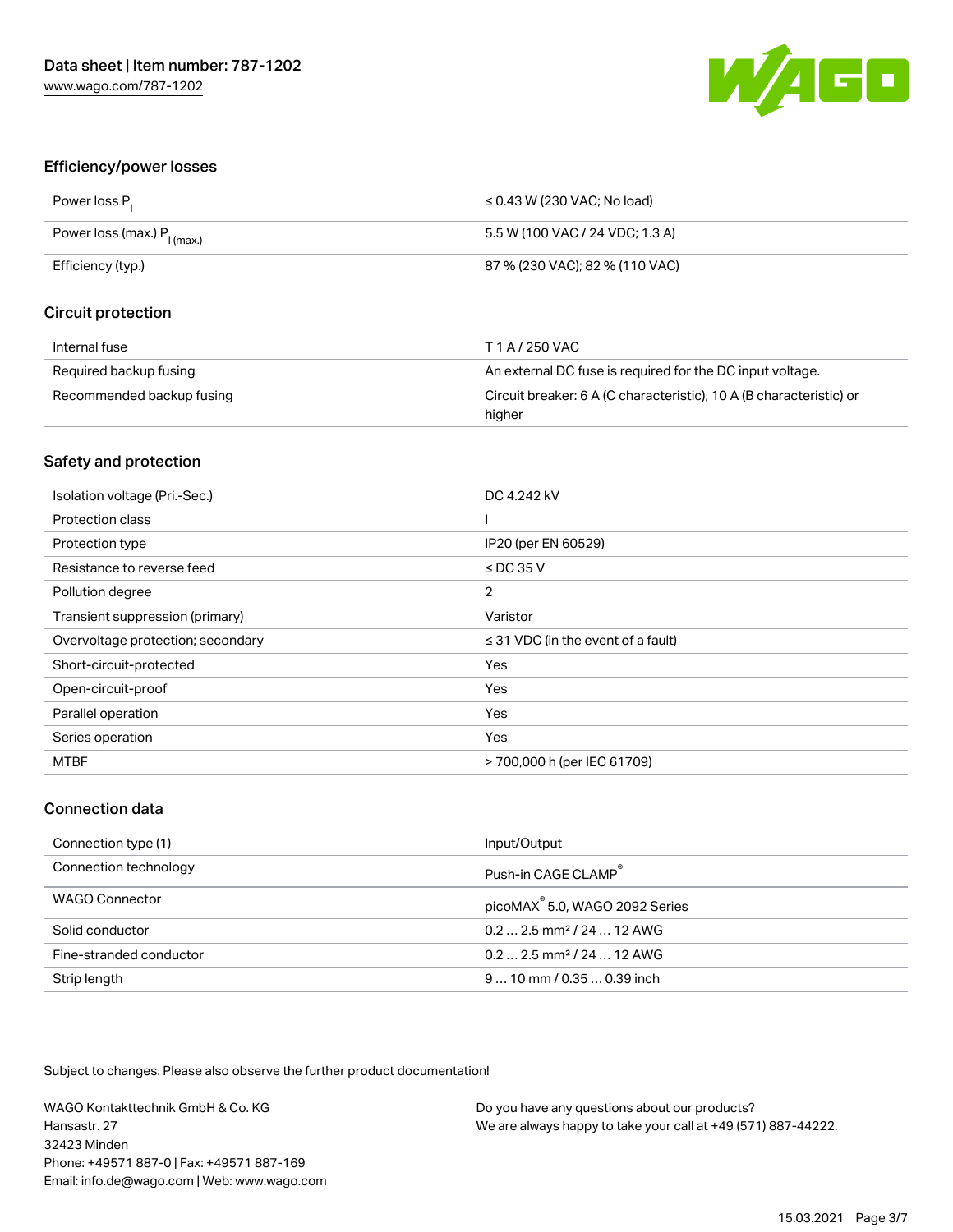

#### Physical data

| Width                             | 54 mm / 2.126 inch           |
|-----------------------------------|------------------------------|
| Height                            | 90 mm / 3.543 inch           |
| Depth                             | 56 mm / 2.205 inch           |
| Depth from upper edge of DIN-rail | 52.5 mm / 2.067 inch         |
| Note (dimensions)                 | Depth: 48 mm (without cover) |

#### Mechanical data

| Mounting type | DIN-35 rail<br>$\sim$   |
|---------------|-------------------------|
|               | Screw mount (back/side) |

## Material data

| Flammability class per UL94 | VC |
|-----------------------------|----|
| Weight                      |    |

#### Environmental requirements

| Surrounding air temperature (operation) | $-2570 °C$                                      |
|-----------------------------------------|-------------------------------------------------|
| Surrounding air temperature (storage)   | $-4085$ °C $-$                                  |
| Relative humidity                       | 95% (no condensation permissible)               |
| Derating                                | $-2.66$ %/K (> 55 °C)                           |
| Pollution degree                        |                                                 |
| Climatic category                       | 3K3 (per EN 60721; except for low air pressure) |

## Standards and specifications

| Conformity marking       |                                                        |
|--------------------------|--------------------------------------------------------|
| Standards/Specifications | EN 61204-3; EN 60335-1; EN 62368-1; UL 60950-1; UL 508 |

# Commercial data

| Packaging type        | <b>BOX</b>    |
|-----------------------|---------------|
| Country of origin     | CΝ            |
| <b>GTIN</b>           | 4055143907866 |
| Customs tariff number | 85044082900   |

# Approvals / Certificates

#### UL-Approvals

Subject to changes. Please also observe the further product documentation!

WAGO Kontakttechnik GmbH & Co. KG Hansastr. 27 32423 Minden Phone: +49571 887-0 | Fax: +49571 887-169 Email: info.de@wago.com | Web: www.wago.com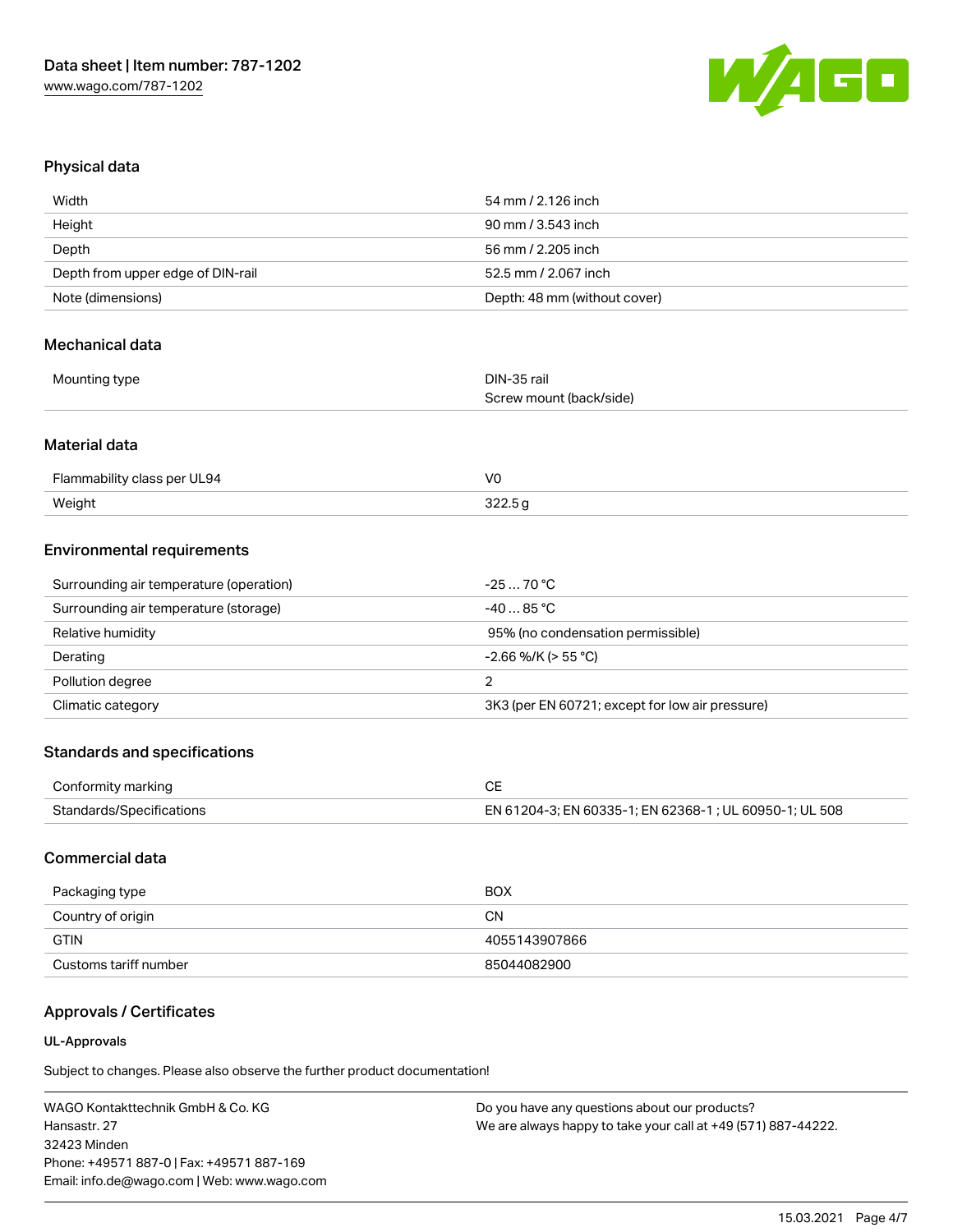

| Logo | Approval                             | <b>Additional Approval Text</b> | Certificate<br>name |
|------|--------------------------------------|---------------------------------|---------------------|
|      | UL<br>Underwriters Laboratories Inc. | <b>UL 508</b>                   | E255817             |
|      | UL<br>Underwriters Laboratories Inc. | UL 60950-1                      | E255815             |

# Compatible products

#### Strain relief plate

|         | Item no.: 2092-1601                                                                      |                        |
|---------|------------------------------------------------------------------------------------------|------------------------|
|         | Gripping plate; light gray                                                               | www.wago.com/2092-1601 |
| ferrule |                                                                                          |                        |
|         | Item no.: 216-201                                                                        |                        |
|         | Ferrule; Sleeve for 0.5 mm <sup>2</sup> / 20 AWG; insulated; electro-tin plated; white   | www.wago.com/216-201   |
|         | Item no.: 216-202                                                                        |                        |
|         | Ferrule; Sleeve for 0.75 mm <sup>2</sup> / 18 AWG; insulated; electro-tin plated; gray   | www.wago.com/216-202   |
|         | Item no.: 216-203                                                                        |                        |
|         | Ferrule; Sleeve for 1 mm <sup>2</sup> / AWG 18; insulated; electro-tin plated; red       | www.wago.com/216-203   |
|         | Item no.: 216-204                                                                        |                        |
|         | Ferrule; Sleeve for 1.5 mm <sup>2</sup> / AWG 16; insulated; electro-tin plated; black   | www.wago.com/216-204   |
|         | Item no.: 216-301                                                                        |                        |
|         | Ferrule; Sleeve for 0.25 mm <sup>2</sup> / AWG 24; insulated; electro-tin plated; yellow | www.wago.com/216-301   |
|         | Item no.: 216-302                                                                        |                        |
|         | Ferrule; Sleeve for 0.34 mm <sup>2</sup> / 22 AWG; insulated; electro-tin plated; green  | www.wago.com/216-302   |
| tools   |                                                                                          |                        |
|         | Item no.: 210-720                                                                        |                        |
|         | Operating tool; Blade: 3.5 x 0.5 mm; with a partially insulated shaft; multicoloured     | www.wago.com/210-720   |
|         | Item no.: 210-769                                                                        |                        |
|         | SCREWDRIVER; green                                                                       | www.wago.com/210-769   |

# Downloads Documentation

Manual

Subject to changes. Please also observe the further product documentation!

WAGO Kontakttechnik GmbH & Co. KG Hansastr. 27 32423 Minden Phone: +49571 887-0 | Fax: +49571 887-169 Email: info.de@wago.com | Web: www.wago.com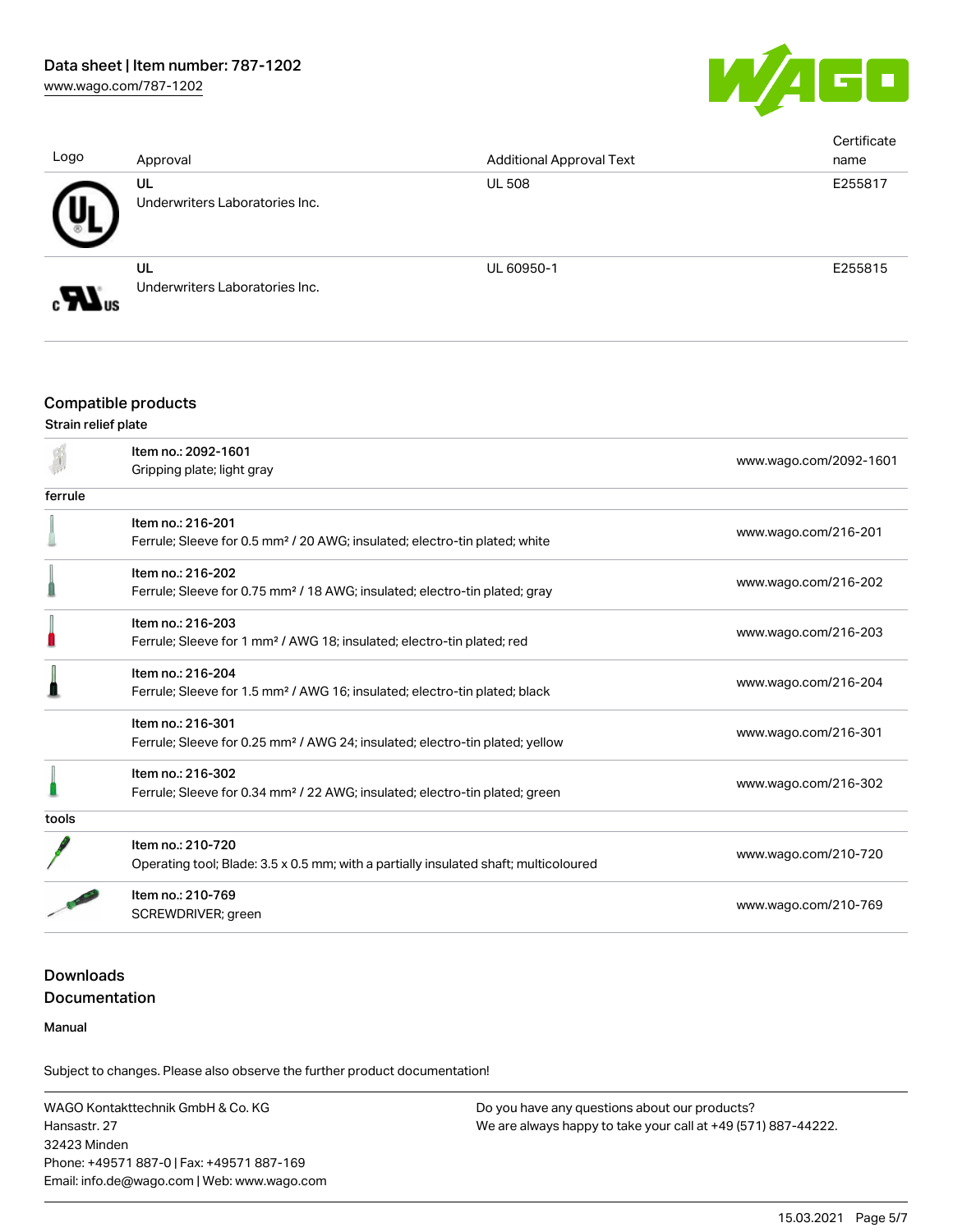[www.wago.com/787-1202](http://www.wago.com/787-1202)



| COMPACT Power; 1-Phase<br>DC Power Supply; 24 VDC / 1.3 A                                                                                            | $V$ 1.0.0<br>10.11.2020 | pdf<br>1.5 MB   | Download |
|------------------------------------------------------------------------------------------------------------------------------------------------------|-------------------------|-----------------|----------|
| <b>Bid Text</b>                                                                                                                                      |                         |                 |          |
| 787-1202<br>X81 - Datei                                                                                                                              | 4.7.2019                | xml<br>7.3 kB   | Download |
| 787-1202<br>docx - Datei                                                                                                                             | 12.6.2019               | docx<br>21.2 kB | Download |
| <b>Instruction Leaflet</b>                                                                                                                           |                         |                 |          |
| Primär getaktete Stromversorgungen EPSITRON COMPACT Power<br>DC 24 V, 1,3 A                                                                          |                         | pdf<br>1.6 MB   | Download |
| <b>Additional Information</b>                                                                                                                        |                         |                 |          |
| Disposal; Electrical and electronic equipment, Packaging                                                                                             | $V$ 1.0.0               | pdf<br>265.8 kB | Download |
| <b>CAD/CAE-Data</b>                                                                                                                                  |                         |                 |          |
| CAD data                                                                                                                                             |                         |                 |          |
| 2D/3D Models 787-1202                                                                                                                                |                         | URL             | Download |
| <b>CAE</b> data                                                                                                                                      |                         |                 |          |
| EPLAN Data Portal 787-1202                                                                                                                           |                         | <b>URL</b>      | Download |
| WSCAD Universe 787-1202                                                                                                                              |                         | <b>URL</b>      | Download |
| ZUKEN Portal 787-1202                                                                                                                                |                         | URL             | Download |
| <b>Environmental Product Compliance</b>                                                                                                              |                         |                 |          |
| <b>Compliance Search</b>                                                                                                                             |                         |                 |          |
| Environmental Product Compliance 787-1202<br>Switched-mode power supply; Compact; 1-phase; 24 VDC output voltage; 1.3 A<br>output current; DC-OK LED |                         | <b>URL</b>      | Download |

Subject to changes. Please also observe the further product documentation!

WAGO Kontakttechnik GmbH & Co. KG Hansastr. 27 32423 Minden Phone: +49571 887-0 | Fax: +49571 887-169 Email: info.de@wago.com | Web: www.wago.com